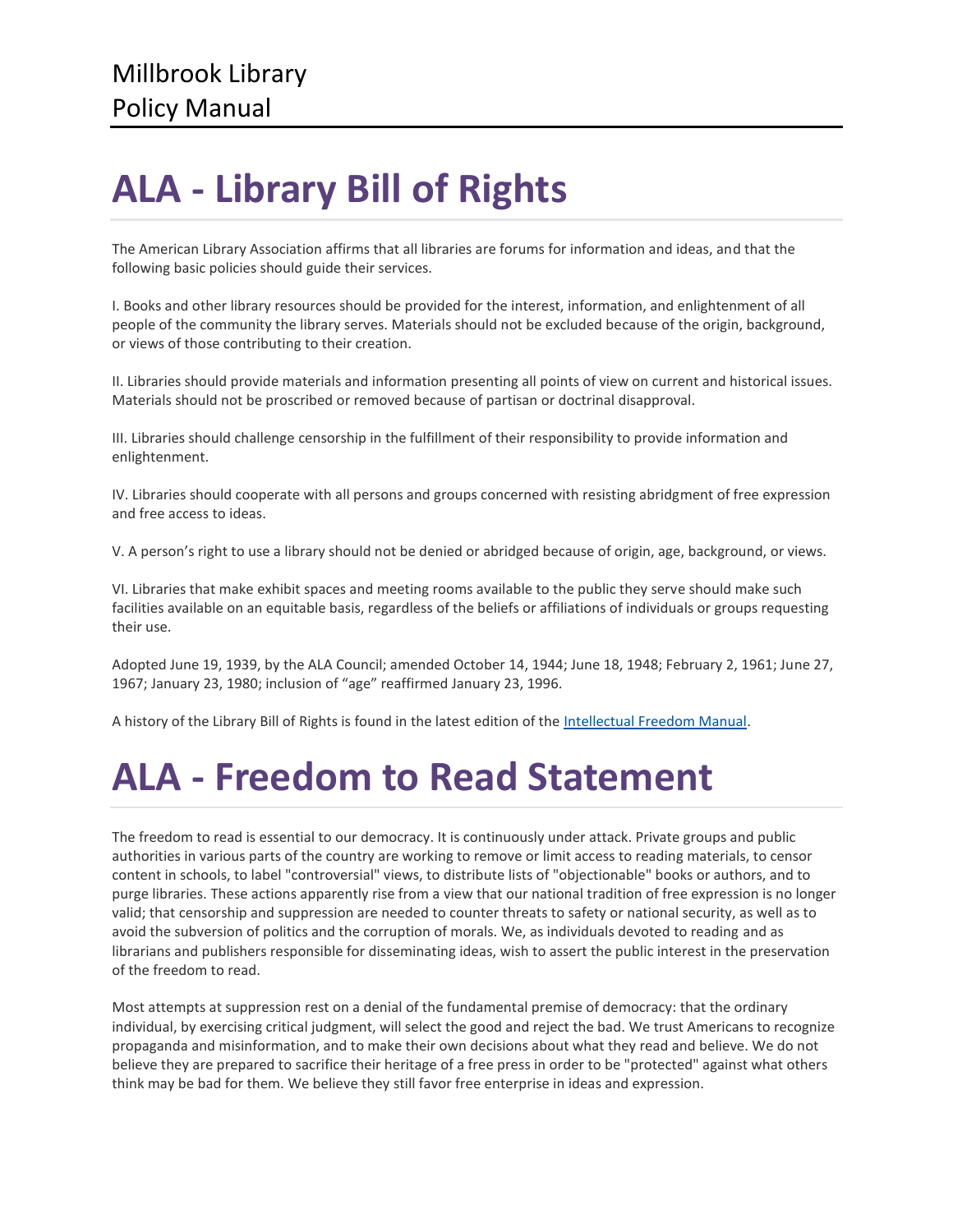### Millbrook Library Policy Manual

These efforts at suppression are related to a larger pattern of pressures being brought against education, the press, art and images, films, broadcast media, and the Internet. The problem is not only one of actual censorship. The shadow of fear cast by these pressures leads, we suspect, to an even larger voluntary curtailment of expression by those who seek to avoid controversy or unwelcome scrutiny by government officials.

Such pressure toward conformity is perhaps natural to a time of accelerated change. And yet suppression is never more dangerous than in such a time of social tension. Freedom has given the United States the elasticity to endure strain. Freedom keeps open the path of novel and creative solutions, and enables change to come by choice. Every silencing of a heresy, every enforcement of an orthodoxy, diminishes the toughness and resilience of our society and leaves it the less able to deal with controversy and difference.

Now as always in our history, reading is among our greatest freedoms. The freedom to read and write is almost the only means for making generally available ideas or manners of expression that can initially command only a small audience. The written word is the natural medium for the new idea and the untried voice from which come the original contributions to social growth. It is essential to the extended discussion that serious thought requires, and to the accumulation of knowledge and ideas into organized collections.

We believe that free communication is essential to the preservation of a free society and a creative culture. We believe that these pressures toward conformity present the danger of limiting the range and variety of inquiry and expression on which our democracy and our culture depend. We believe that every American community must jealously guard the freedom to publish and to circulate, in order to preserve its own freedom to read. We believe that publishers and librarians have a profound responsibility to give validity to that freedom to read by making it possible for the readers to choose freely from a variety of offerings.

The freedom to read is guaranteed by the Constitution. Those with faith in free people will stand firm on these constitutional guarantees of essential rights and will exercise the responsibilities that accompany these rights.

We therefore affirm these propositions:

1. *It is in the public interest for publishers and librarians to make available the widest diversity of views and expressions, including those that are unorthodox, unpopular, or considered dangerous by the majority.*

Creative thought is by definition new, and what is new is different. The bearer of every new thought is a rebel until that idea is refined and tested. Totalitarian systems attempt to maintain themselves in power by the ruthless suppression of any concept that challenges the established orthodoxy. The power of a democratic system to adapt to change is vastly strengthened by the freedom of its citizens to choose widely from among conflicting opinions offered freely to them. To stifle every nonconformist idea at birth would mark the end of the democratic process. Furthermore, only through the constant activity of weighing and selecting can the democratic mind attain the strength demanded by times like these. We need to know not only what we believe but why we believe it.

2. *Publishers, librarians, and booksellers do not need to endorse every idea or presentation they make available. It would conflict with the public interest for them to establish their own political, moral, or aesthetic views as a standard for determining what should be published or circulated.*

Publishers and librarians serve the educational process by helping to make available knowledge and ideas required for the growth of the mind and the increase of learning. They do not foster education by imposing as mentors the patterns of their own thought. The people should have the freedom to read and consider a broader range of ideas than those that may be held by any single librarian or publisher or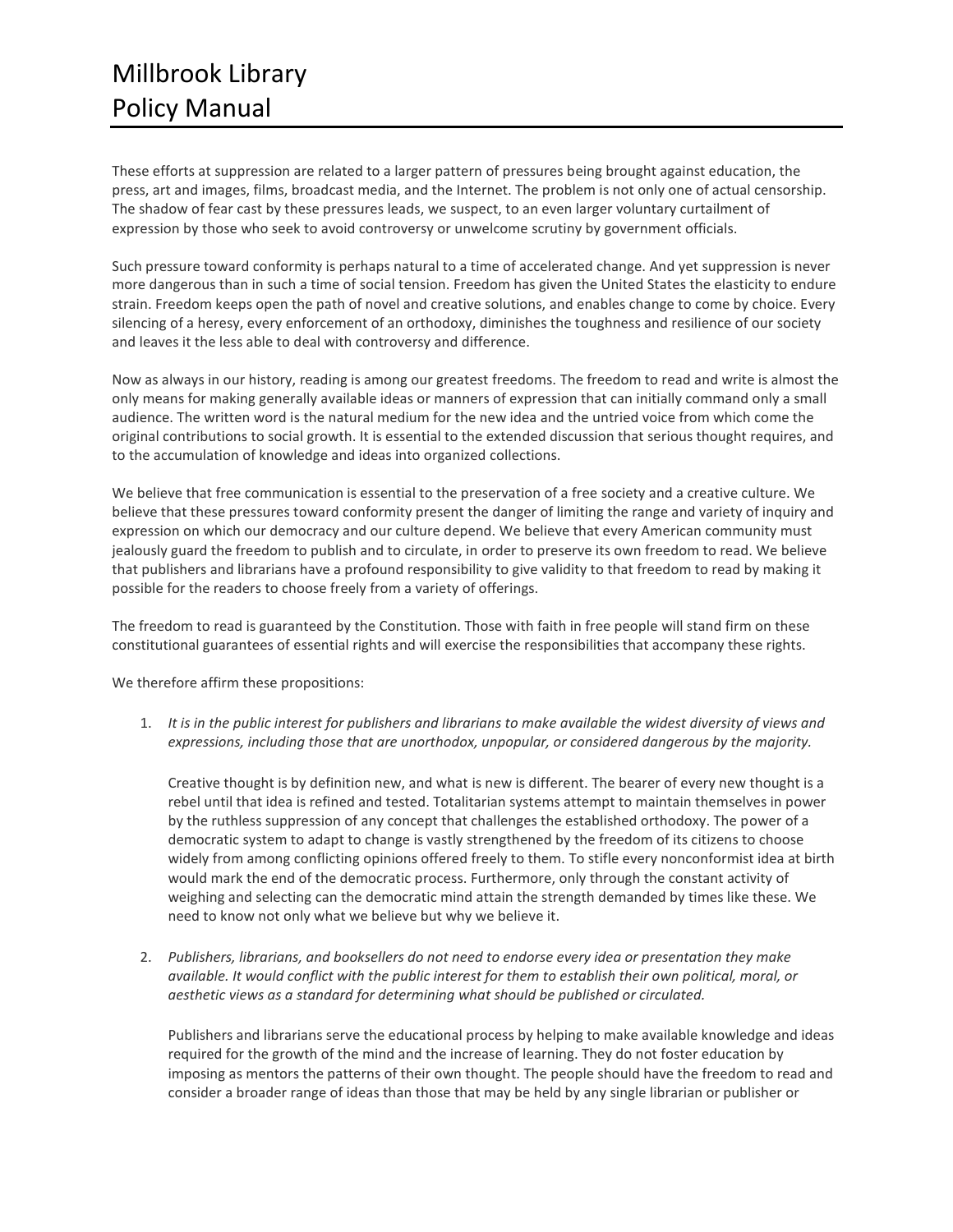government or church. It is wrong that what one can read should be confined to what another thinks proper.

3. *It is contrary to the public interest for publishers or librarians to bar access to writings on the basis of the personal history or political affiliations of the author.*

No art or literature can flourish if it is to be measured by the political views or private lives of its creators. No society of free people can flourish that draws up lists of writers to whom it will not listen, whatever they may have to say.

4. *There is no place in our society for efforts to coerce the taste of others, to confine adults to the reading matter deemed suitable for adolescents, or to inhibit the efforts of writers to achieve artistic expression.*

To some, much of modern expression is shocking. But is not much of life itself shocking? We cut off literature at the source if we prevent writers from dealing with the stuff of life. Parents and teachers have a responsibility to prepare the young to meet the diversity of experiences in life to which they will be exposed, as they have a responsibility to help them learn to think critically for themselves. These are affirmative responsibilities, not to be discharged simply by preventing them from reading works for which they are not yet prepared. In these matters values differ, and values cannot be legislated; nor can machinery be devised that will suit the demands of one group without limiting the freedom of others.

5. *It is not in the public interest to force a reader to accept the prejudgment of a label characterizing any expression or its author as subversive or dangerous.*

The ideal of labeling presupposes the existence of individuals or groups with wisdom to determine by authority what is good or bad for others. It presupposes that individuals must be directed in making up their minds about the ideas they examine. But Americans do not need others to do their thinking for them.

6. *It is the responsibility of publishers and librarians, as guardians of the people's freedom to read, to contest encroachments upon that freedom by individuals or groups seeking to impose their own standards or tastes upon the community at large; and by the government whenever it seeks to reduce or deny public access to public information.*

It is inevitable in the give and take of the democratic process that the political, the moral, or the aesthetic concepts of an individual or group will occasionally collide with those of another individual or group. In a free society individuals are free to determine for themselves what they wish to read, and each group is free to determine what it will recommend to its freely associated members. But no group has the right to take the law into its own hands, and to impose its own concept of politics or morality upon other members of a democratic society. Freedom is no freedom if it is accorded only to the accepted and the inoffensive. Further, democratic societies are more safe, free, and creative when the free flow of public information is not restricted by governmental prerogative or self-censorship.

7. *It is the responsibility of publishers and librarians to give full meaning to the freedom to read by providing books that enrich the quality and diversity of thought and expression. By the exercise of this affirmative responsibility, they can demonstrate that the answer to a "bad" book is a good one, the answer to a "bad" idea is a good one.*